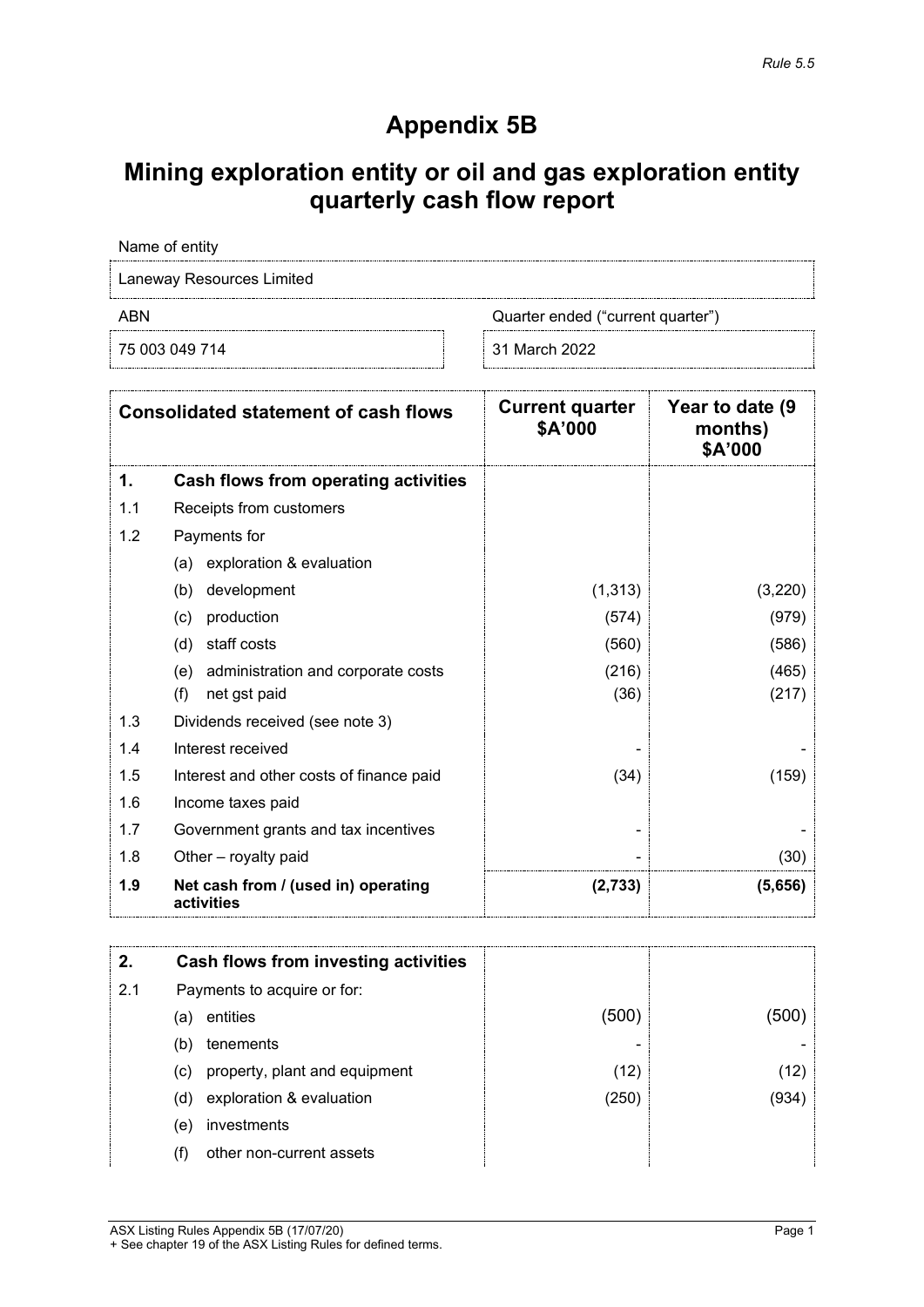|     | <b>Consolidated statement of cash flows</b>                    | <b>Current quarter</b><br>\$A'000 | Year to date (9<br>months)<br>\$A'000 |
|-----|----------------------------------------------------------------|-----------------------------------|---------------------------------------|
| 2.2 | Proceeds from the disposal of:                                 |                                   |                                       |
|     | entities<br>(a)                                                |                                   |                                       |
|     | tenements<br>(b)                                               |                                   |                                       |
|     | property, plant and equipment<br>(c)                           |                                   |                                       |
|     | (d)<br>investments                                             |                                   |                                       |
|     | other non-current assets<br>(e)                                |                                   |                                       |
| 2.3 | Cash flows from loans to other entities<br>(repayment of loan) |                                   |                                       |
| 2.4 | Dividends received (see note 3)                                |                                   |                                       |
| 2.5 | Other (provide details if material)                            |                                   |                                       |
|     |                                                                |                                   |                                       |
| 2.6 | Net cash from / (used in) investing<br>activities              | (762)                             | (1.446                                |

| 3.   | Cash flows from financing activities                                                       |         |         |
|------|--------------------------------------------------------------------------------------------|---------|---------|
| 3.1  | Proceeds from issues of equity securities<br>(excluding convertible debt securities)       | 5,567   | 7,462   |
| 3.2  | Proceeds from issue of convertible debt<br>securities                                      |         |         |
| 3.3  | Proceeds from exercise of options                                                          |         |         |
| 3.4  | Transaction costs related to issues of equity<br>securities or convertible debt securities | (414)   | (414)   |
| 3.5  | Proceeds from borrowings                                                                   | 50      | 3,074   |
| 3.6  | Repayment of borrowings                                                                    | (1,665) | (2,765) |
| 3.7  | Transaction costs related to loans and<br>borrowings                                       |         |         |
| 3.8  | Dividends paid                                                                             |         |         |
| 3.9  | Other (provide details if material)                                                        |         |         |
| 3.10 | Net cash from / (used in) financing<br>activities                                          | 3,538   | 7.357   |

|     | Net increase / (decrease) in cash and<br>cash equivalents for the period |         |        |
|-----|--------------------------------------------------------------------------|---------|--------|
| 4.1 | Cash and cash equivalents at beginning of<br>period                      | 239     |        |
| 4.2 | Net cash from / (used in) operating<br>activities (item 1.9 above)       | (2,733) | (5.656 |
| 4.3 | Net cash from / (used in) investing activities<br>(item 2.6 above)       | 762`    |        |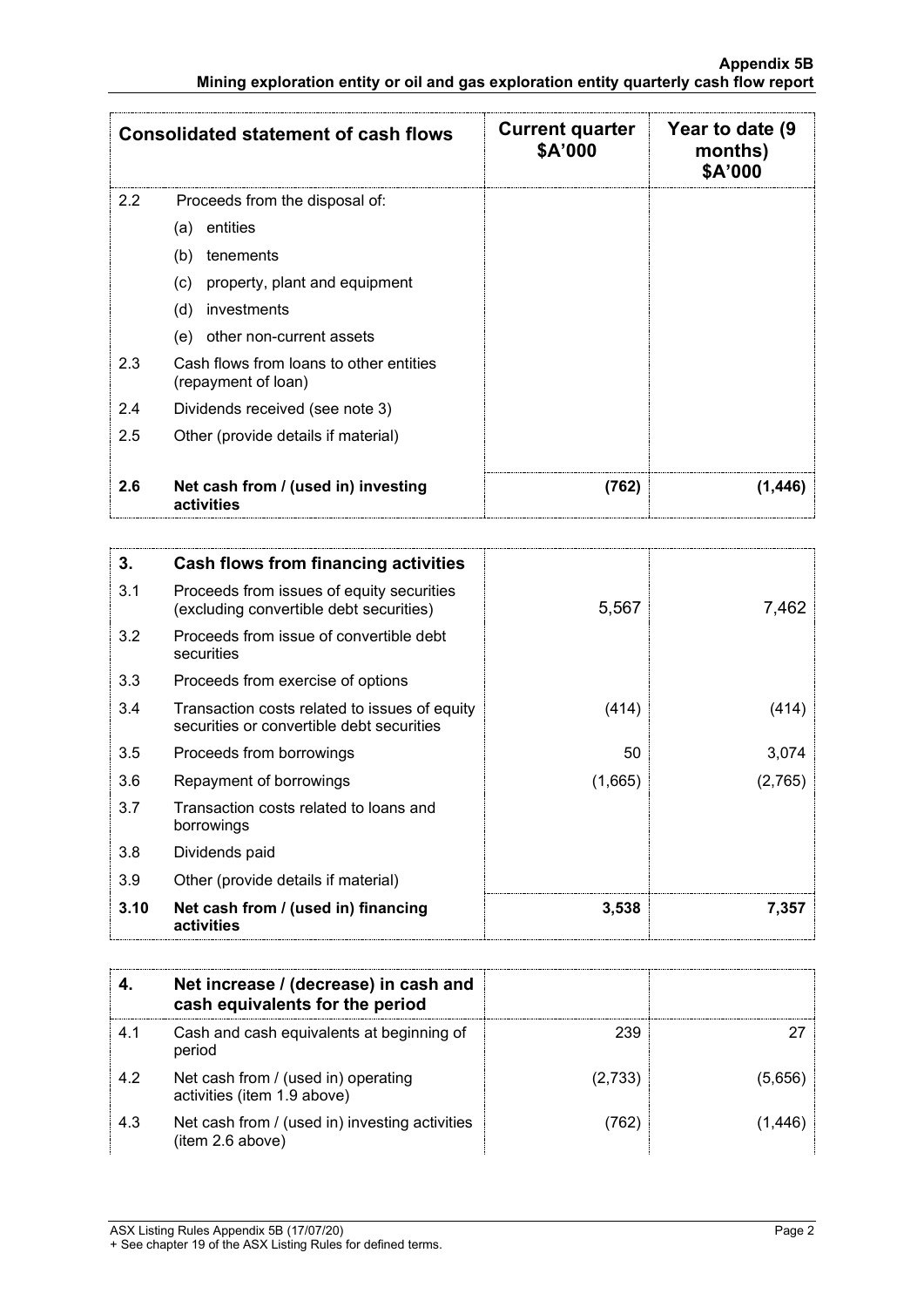|     | Consolidated statement of cash flows                               | <b>Current quarter</b><br>\$A'000 | Year to date (9<br>months)<br>\$A'000 |
|-----|--------------------------------------------------------------------|-----------------------------------|---------------------------------------|
| 4.4 | Net cash from / (used in) financing activities<br>item 3.10 above) | 3.538                             | 7.357                                 |
| 4.5 | Effect of movement in exchange rates on<br>cash held               |                                   |                                       |
| 4.6 | Cash and cash equivalents at end of<br>period                      | 282                               |                                       |

| 5.  | Reconciliation of cash and cash<br>equivalents<br>at the end of the quarter (as shown in the<br>consolidated statement of cash flows) to the<br>related items in the accounts | <b>Current quarter</b><br>\$A'000 | <b>Previous quarter</b><br>\$A'000 |
|-----|-------------------------------------------------------------------------------------------------------------------------------------------------------------------------------|-----------------------------------|------------------------------------|
| 5.1 | Bank balances                                                                                                                                                                 | 282                               | 239                                |
| 5.2 | Call deposits                                                                                                                                                                 |                                   |                                    |
| 5.3 | <b>Bank overdrafts</b>                                                                                                                                                        |                                   |                                    |
| 5.4 | Other (provide details)                                                                                                                                                       |                                   |                                    |
| 5.5 | Cash and cash equivalents at end of<br>quarter (should equal item 4.6 above)                                                                                                  | 282                               |                                    |

|                                                                                                                                                             | Payments to related parties of the entity and their<br>associates                          | <b>Current quarter</b><br><b>\$A'000</b> |
|-------------------------------------------------------------------------------------------------------------------------------------------------------------|--------------------------------------------------------------------------------------------|------------------------------------------|
| 6.1                                                                                                                                                         | Aggregate amount of payments to related parties and their<br>associates included in item 1 |                                          |
| 6.2                                                                                                                                                         | Aggregate amount of payments to related parties and their<br>associates included in item 2 |                                          |
| Note: if any amounts are shown in items 6.1 or 6.2, your quarterly activity report must include a description of, and an<br>explanation for, such payments. |                                                                                            |                                          |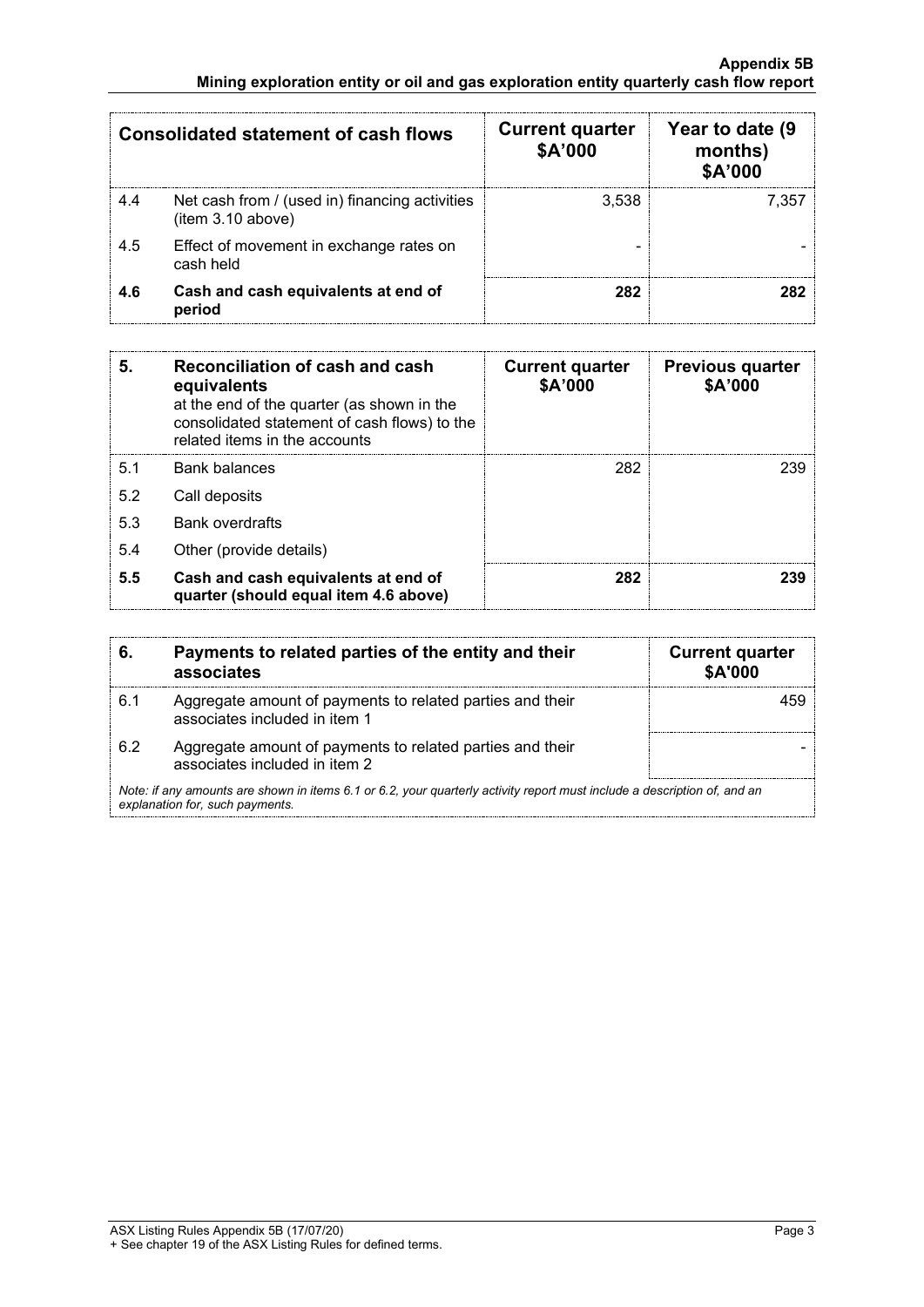### **Appendix 5B Mining exploration entity or oil and gas exploration entity quarterly cash flow report**

| 7.  | <b>Financing facilities</b><br>Note: the term "facility' includes all forms of financing<br>arrangements available to the entity.<br>Add notes as necessary for an understanding of the<br>sources of finance available to the entity.                                                                                                               | <b>Total facility</b><br>amount at quarter<br>end<br>\$A'000 | Amount drawn at<br>quarter end<br>\$A'000 |
|-----|------------------------------------------------------------------------------------------------------------------------------------------------------------------------------------------------------------------------------------------------------------------------------------------------------------------------------------------------------|--------------------------------------------------------------|-------------------------------------------|
| 7.1 | Loan facilities                                                                                                                                                                                                                                                                                                                                      | 6,500                                                        | 2,425                                     |
| 7.2 | Credit standby arrangements                                                                                                                                                                                                                                                                                                                          |                                                              |                                           |
| 7.3 | Other (please specify)                                                                                                                                                                                                                                                                                                                               |                                                              |                                           |
| 7.4 | <b>Total financing facilities</b>                                                                                                                                                                                                                                                                                                                    | 6,500                                                        | 2.425                                     |
| 7.5 | Unused financing facilities available at quarter end                                                                                                                                                                                                                                                                                                 |                                                              | 4.075                                     |
| 7.6 | Include in the box below a description of each facility above, including the lender, interest<br>rate, maturity date and whether it is secured or unsecured. If any additional financing<br>facilities have been entered into or are proposed to be entered into after quarter end,<br>include a note providing details of those facilities as well. |                                                              |                                           |
|     | The Company has a loan facility available to it provided by Bizzell Nominees Pty Ltd an<br>entity associated with the Company's Chairman. The facility is for up to \$6.5 million,<br>interest rate on drawings is 8% and the facility is secured by a fixed and floating charge<br>over the assets of the Company.                                  |                                                              |                                           |

| 8.  | Estimated cash available for future operating activities                                                                                                                                                                        | \$A'000 |  |
|-----|---------------------------------------------------------------------------------------------------------------------------------------------------------------------------------------------------------------------------------|---------|--|
| 8.1 | Net cash from / (used in) operating activities (item 1.9)                                                                                                                                                                       | (2,733) |  |
| 8.2 | (Payments for exploration & evaluation classified as investing<br>activities) (item $2.1(d)$ )                                                                                                                                  | (250)   |  |
| 8.3 | Total relevant outgoings (item $8.1 +$ item $8.2$ )                                                                                                                                                                             | (2,983) |  |
| 8.4 | Cash and cash equivalents at quarter end (item 4.6)                                                                                                                                                                             | 282     |  |
| 8.5 | Unused finance facilities available at quarter end (item 7.5)                                                                                                                                                                   | 4,075   |  |
| 8.6 | Total available funding (item $8.4 +$ item $8.5$ )                                                                                                                                                                              | 4,357   |  |
| 8.7 | Estimated quarters of funding available (item 8.6 divided by<br>item 8.3)                                                                                                                                                       |         |  |
|     | Note: if the entity has reported positive relevant outgoings (ie a net cash inflow) in item 8.3, answer item 8.7 as "N/A".<br>Otherwise, a figure for the estimated quarters of funding available must be included in item 8.7. |         |  |
| 8.8 | If item 8.7 is less than 2 quarters, please provide answers to the following questions:                                                                                                                                         |         |  |
|     | 8.8.1<br>Does the entity expect that it will continue to have the current level of net operating<br>cash flows for the time being and, if not, why not?                                                                         |         |  |
|     | Answer: No. The company expects to commence gold production in the next quarter which<br>will generate positive cashflows.                                                                                                      |         |  |
|     | 8.8.2<br>Has the entity taken any steps, or does it propose to take any steps, to raise further<br>cash to fund its operations and, if so, what are those steps and how likely does it<br>believe that they will be successful? |         |  |
|     | Answer: The company has completed an entitlement offer subsequent to the end of the<br>quarter raising \$3.5 million.                                                                                                           |         |  |